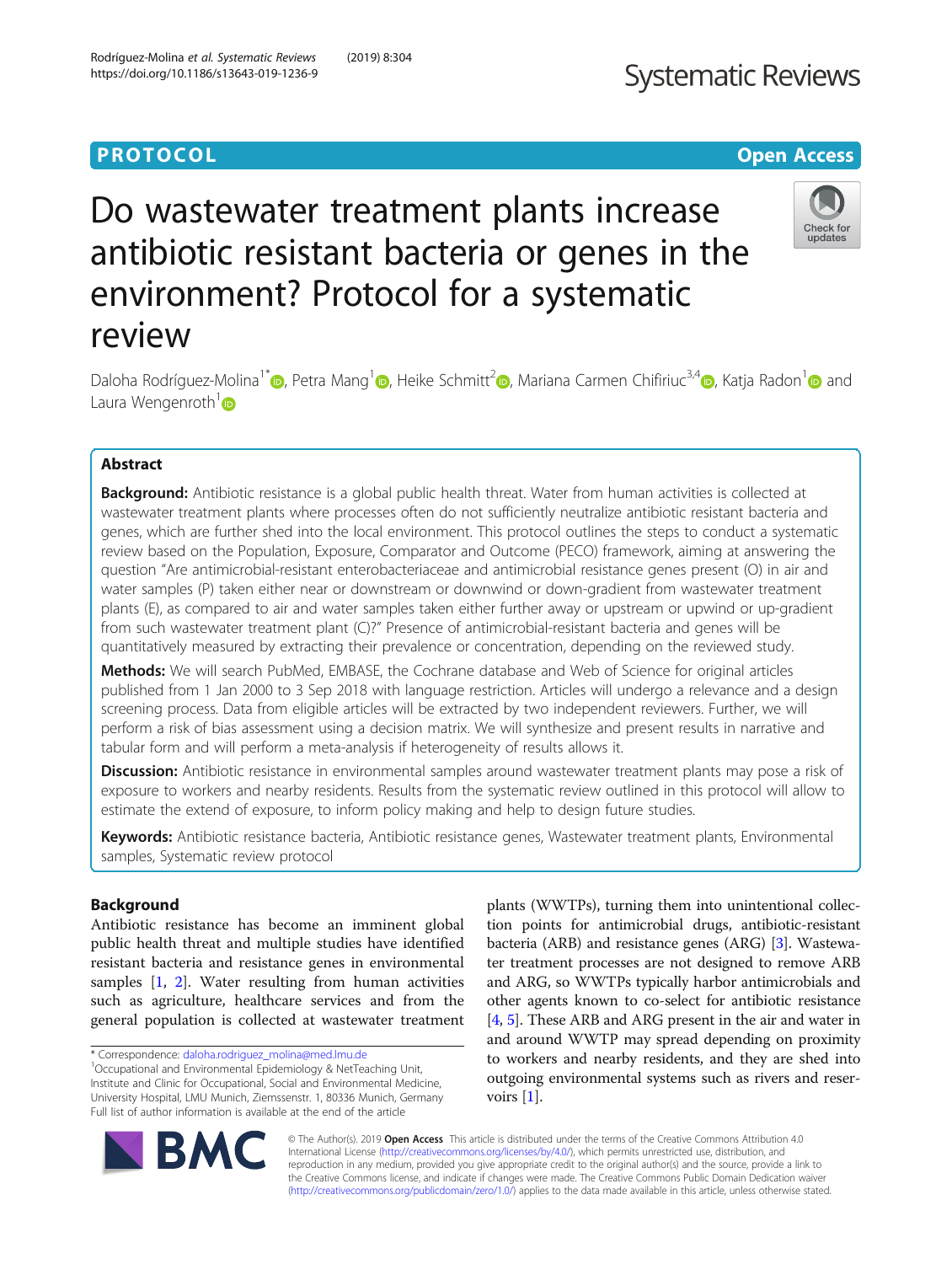This protocol describes the methodology that we will use to evaluate presence of ARB and ARG from E. coli and other enterobacteriaceae in air and water samples from WWTPs and to find out especially if these levels are higher in close proximity to WWTPs. To reduce a potential high level of heterogeneity regarding the setting, the type of samples, and the species and strains of bacteria and genes [[6](#page-7-0), [7](#page-7-0)], our systematic review will focus specifically on answering the following research question: Are antimicrobialresistant enterobacteriaceae and antimicrobial resistance genes present (O) in air and water samples (P) taken either near or downstream or downwind or down-gradient from a wastewater treatment plant (E), as compared to air and water samples taken either further away or upstream or upwind or up-gradient from such wastewater treatment plant (C)? Presence of antimicrobial-resistant bacteria and genes will be quantitatively measured by extracting their prevalence or concentration, depending on the reviewed study.

#### Review team roles and responsibilities

Information about the team members working in this systematic review along with their applicable knowledge and skills and their responsibilities can be seen in Table 1.

#### Methods

#### Eligibility criteria

This systematic review will be conducted following the general steps outlined in Fig. [1](#page-2-0), from writing the protocol

to extracting the data. We have constructed our research question following the PECO framework (Table [2\)](#page-2-0). Our Population of interest is air and water samples from WWTPs; our Exposure is locations near WWTPs, or downstream/downwind/down-gradient from the WWTP in a unidirectional system. Our Comparison group refers to locations far away from the WWTPs, or upstream/upwind/up-gradient from the WWTP in a unidirectional system. Our Outcome is the presence of antimicrobialresistant bacteria, especially E. coli and other coliforms, and their resistance genes, measured by extracting either their prevalence or concentration in the reported samples, depending on the reviewed study. We expect to retrieve mostly cross-sectional studies.

Although we hypothesize that the closer to a WWTP, the higher the quantitative presence of ARB and ARG, a cut-off point for this distance has not been established for anthropogenic sources [[8\]](#page-7-0). Therefore, "proximity", "close distance" and other similar terms will not be defined for the purposes of this systematic review.

#### Sources of information

We will perform a thorough and rigorous search of the current literature using several electronic databases, specifically PubMed, EMBASE, the Cochrane database and Web of Science, including its sub-databases such as Biosis Citation Index, Core Collection, Current Contents Connect and Scielo. After having performed preliminary searches, we have realized that before the year 2000

Table 1 Team members of the planned systematic review

| Team member              | Applicable knowledge and skills                                                                                                                                                                                                                                                                   | Responsibilities                                                                                                                                                                    |
|--------------------------|---------------------------------------------------------------------------------------------------------------------------------------------------------------------------------------------------------------------------------------------------------------------------------------------------|-------------------------------------------------------------------------------------------------------------------------------------------------------------------------------------|
| Daloha Rodriguez-Molina  | Epidemiologic methods, antibiotic resistance<br>epidemiology, microbiology, systematic review<br>and meta-analysis methods, clinical experience<br>with antibiotics, occupational and environmental<br>epidemiology                                                                               | Create and describe literature research<br>method, study screening, data extraction,<br>evidence evaluation, content drafting and<br>approval, statistical analysis (if applicable) |
| Petra Mang               | Microbiology and epidemiology of antibiotic<br>resistance, systematic review methods, clinical<br>experience with antibiotics                                                                                                                                                                     | Study screening, data extraction,<br>evidence evaluation                                                                                                                            |
| Heike Schmitt            | Microbiology of antibiotic resistance in the<br>environment, veterinary medicine, transmission<br>of resistant bacteria with surface water and<br>manure, WWTP expertise, human exposure to<br>antimicrobial resistant factors and carriage of<br>exposed populations, systematic review methods. | Systematic review methods consultation,<br>content review and approval                                                                                                              |
| Mariana Carmen Chifiriuc | Microbiology of antibiotic resistant bacteria and<br>resistance genes in the environment, human<br>exposure to antimicrobial resistant factors and<br>carriage of exposed populations.                                                                                                            | Microbiology consultation, content review<br>and approval                                                                                                                           |
| Laura Wengenroth         | Epidemiologic methods, antibiotic resistance<br>epidemiology, systematic review and meta-analysis<br>methods, social sciences, occupational and<br>environmental epidemiology                                                                                                                     | Systematic review methods consultation,<br>content review and approval                                                                                                              |
| Katja Radon              | Epidemiologic methods, systematic review and<br>meta-analysis methods, environmental engineering,<br>occupational and environmental epidemiology                                                                                                                                                  | Systematic review methods consultation,<br>content review and approval                                                                                                              |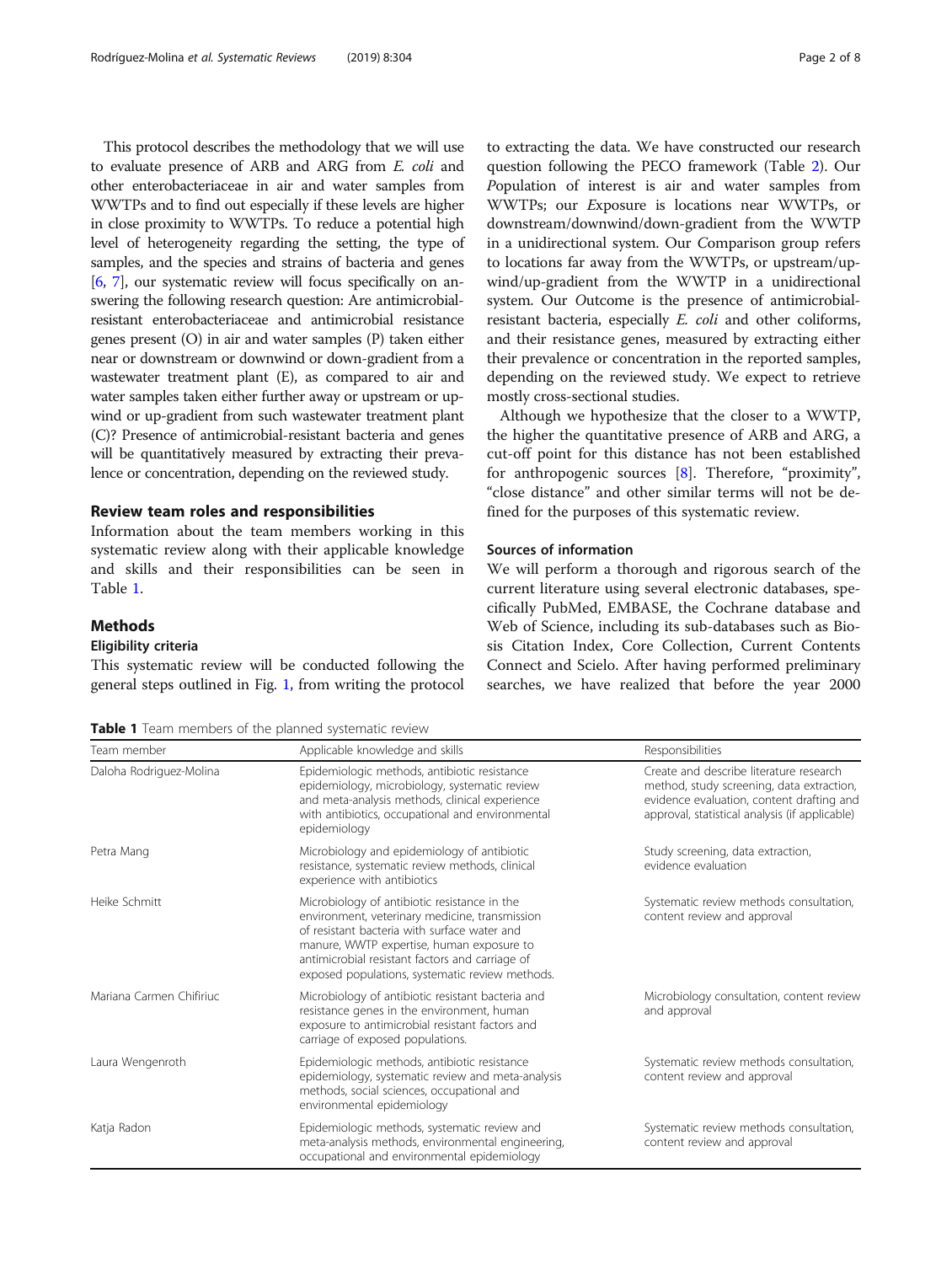<span id="page-2-0"></span>

studies about antimicrobial resistance were mostly focused on the clinical setting and not on environmental samples. We have therefore decided to look for all scientific articles with full-texts published in English, German, Spanish, Italian, Portuguese and French, from January 1, 2000 to September 3, 2018.

We will not perform hand-search of journals, conference proceedings, theses or dissertations, nor will we use web search engines (e.g. Google Scholar) as these methods are typically not precise enough, difficult to reproduce and time consuming [\[9](#page-7-0), [10](#page-7-0)].

#### Search strategy

Our search strategy for PubMed is the following:

(("drug resistance, microbial"[Mesh] AND"Escherichia coli"[Mesh:NoExp] OR"Carbapenem-Resistant Enterobacteriaceae"[Mesh] OR"Enterobacter"[MAJR]) AND ("Water Microbiology"[Mesh] OR "Waste Water/microbiology"[- MAJR] OR "Air Microbiology"[Mesh]) AND ("humans"[- MeSH Terms] OR "waste water"[MeSH Terms] OR "sewage"[MeSH Terms]) NOT Review[Publication Type])

Similar search strategies adapted to other databases will be generated after this one and using the Systematic Review Accelerator web tool [[11\]](#page-7-0).

#### Data management

Titles and abstracts of identified articles will be imported into EndNote X8.2 (Thomson Reuters). The screening

| <b>Table 2</b> Eligibility criteria using the PECO framework |                                                                                                          |  |  |
|--------------------------------------------------------------|----------------------------------------------------------------------------------------------------------|--|--|
| Population                                                   | Air and water samples from WWTPs                                                                         |  |  |
| Exposure                                                     | Locations near WWTPs, or downstream/downwind/down-gradient from this plant in a unidirectional system    |  |  |
| Comparator                                                   | Locations far away from WWTPs, or upstream/upwind/up-gradient from this plant in a unidirectional system |  |  |
| Outcome                                                      | Prevalence or concentration of ARB or ARG, specifically from E. coli and other coliforms                 |  |  |

ARB antibiotic-resistant bacteria, ARG antibiotic resistance genes, WWTPs wastewater treatment plants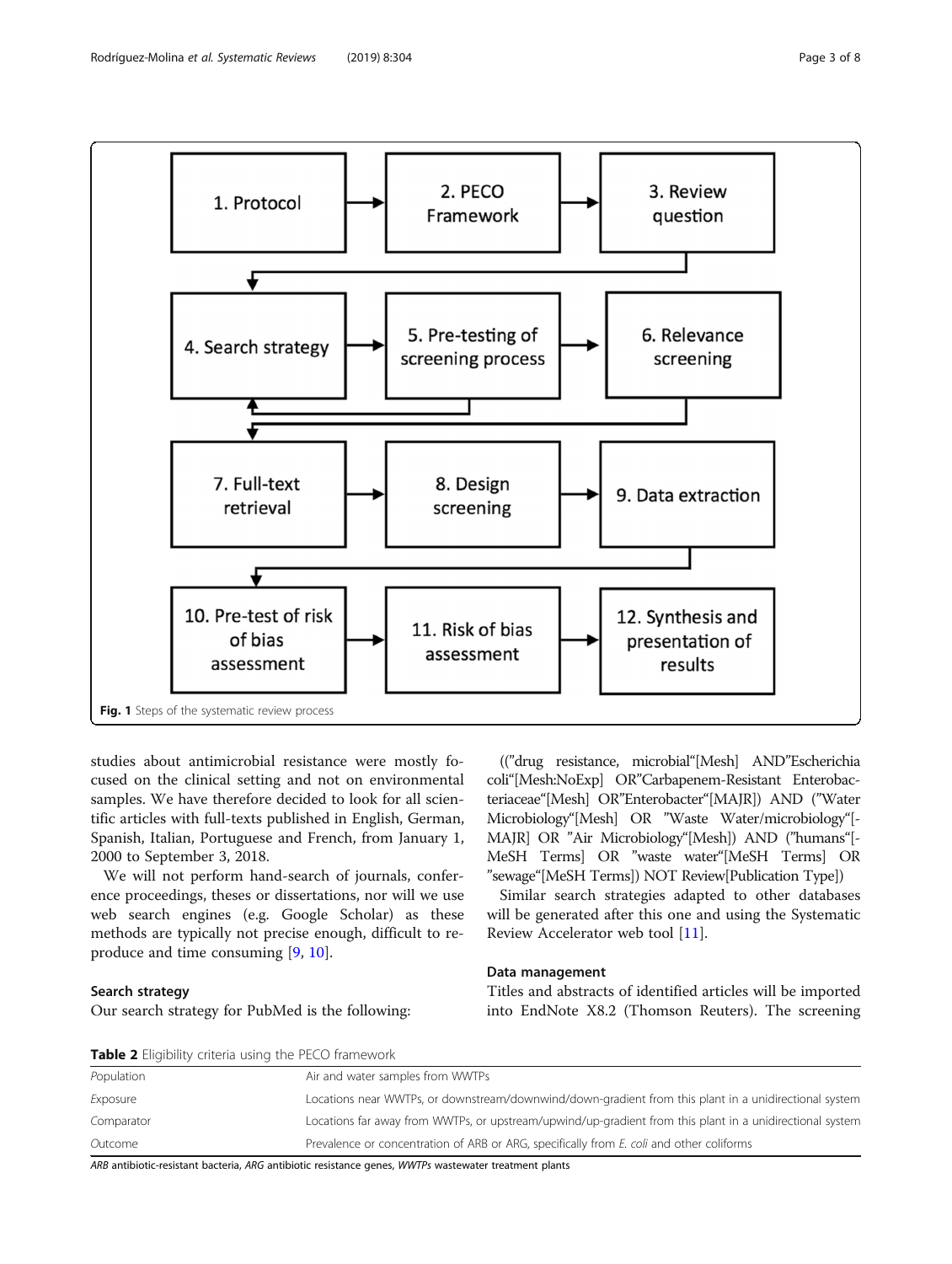process will be done using Rayyan QCRI, a web application to review articles for a systematic review [\[12](#page-7-0)]. Screening, risk of bias assessment and data extraction will be performed with the help of forms and relational databases in Access 2016 (Microsoft Corporation, Redmond, WA, USA). Statistical analyses, if needed for a meta-analysis of the reviewed literature, will be performed using R for mac version 3.5.0 or higher [\[13](#page-7-0)].

#### Study selection

The first stage in our systematic review will be the relevance screening. The main objective of this stage is to check if articles comply with the research question and are eligible for further review. Two reviewers will independently assess titles and abstracts of all retrieved articles. Consensus between reviewers will be required and potential conflicts will be resolved in meetings every two weeks during the relevance screening phase. If it is not possible to achieve consensus between the two assigned reviewers, a third reviewer from the team will be consulted as a tie-breaker. This stage will be carried out with the help of a standardized questionnaire based on previous works [\[6](#page-7-0), [7](#page-7-0), [14\]](#page-7-0) and refined for the purposes of our review. This instrument and screening methods will be pre-tested by taking a random sample of  $n = 30$  retrieved abstracts. The main aim of the pre-test is to make sure that there are no misunderstandings from the reviewers regarding the use of the screening tool or the user interface of the software used to track screening.

Our tool includes the following questions:

- 1. Does the abstract refer to primary research reported in a journal publication or a thesis (as opposed to a review article or presentation abstract or proceedings)?
- 2. Were samples of water or air collected from the exterior environment (i.e. not in a building or internal facility)?
- 3. Were the samples collected from a WWTP as point source?
- 4. Does the study measure either the prevalence or the concentration of antibiotic resistance factors (bacteria or genes) for enterobacteria in the samples?
- 5. Does the study use microbial source tracking techniques?

Possible answers to each one of these questions are "Yes", "No" and "It is not clear from the title and abstract." Based on our research question, we will consider articles if they report findings from primary research, collected environmental samples of air and water from a WWTP and report the prevalence or concentration of antibiotic resistance factors -either bacteria or genesfrom Enterobacteriaceae. Further, studies will be excluded if they used microbial source tracking techniques because these techniques aim at identifying the source of bacterial isolates or strains in environmental samples and not at comparing the concentration or proportion of resistant isolates in different locations [\[6](#page-7-0), [7\]](#page-7-0). In other words, studies will be included in our systematic review if the answer to questions 1 to 4 is "yes" and to question 5 is "no", and will be excluded if the answer to either of the questions 1 through 4 is "no" or the answer to question 5 is "yes". If the title and abstract of the article do not allow us to reach a clear yes/no answer to these questions, we will classify the article as "unclear" and it will remain available for discussion and further clarification.

The next stage is the design screening. The main objective of this stage is to check whether articles considered proximity to a WWTP as an exposure variable, either by comparing proximity to one or more comparison groups or to a range of distances. We will also consider direction from the WWTP in a unidirectional system, e.g. comparing downstream vs. upstream water samples in a river system adjacent to a WWTP. We will additionally check if the article is available in any of the following languages: English, German, Spanish, Italian, Portuguese or French.

In order to achieve the main aim of this stage, we will retrieve the full-text document of publications remaining after the relevance screening stage and read only the methods section, omitting the results and conclusions sections. We will use a standardized design screening questionnaire containing the following questions:

- 6. Does the study implicitly or explicitly define a WWTP as a point source with reference to which a comparison was defined?
- 7. Does the study report proximity to or direction from a WWTP?
- 8. Does the study specify a comparison group for the samples? (e.g. samples taken upstream from the source or at a fixed distance from the source)
- 9. Is the article written in English, German, Spanish, Italian, Portuguese or French?

Articles will remain in our systematic review for further data extraction and analysis if the answer to each of the previous questions is "yes". If the answer to any of the questions is "no", the article will be excluded without further consideration. Decision conflicts and articles to which the answer to any of the questions 1 to 3 is "unclear" will be discussed by the two reviewers and inclusion will be decided on a case-by-case basis. Articles that meet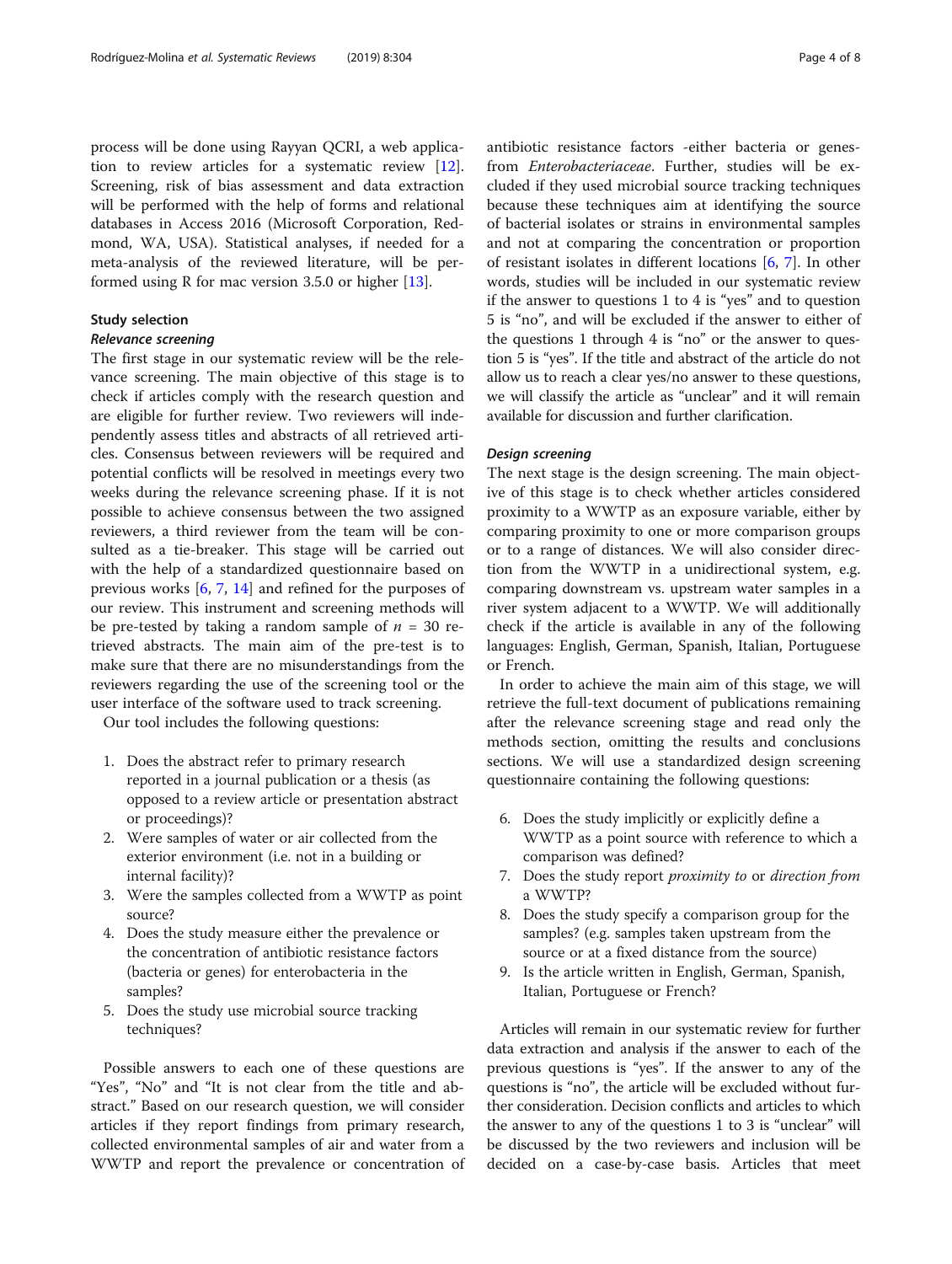inclusion criteria after relevance and design screening will be considered well-suited to answer our research question and will continue onto the next stage, where we will extract the data and appraise the quality of each study.

#### Data extraction

Extracting relevant data from each study will facilitate evidence synthesis, interpretation and presentation of results. Data will be independently extracted by the two reviewers and inputted into a relational database structured form that will be pre-piloted with a sample containing 10% of the citations eligible at this stage. A third reviewer will be consulted for arbitration in case of disagreements.

We will focus on these main categories for data extraction: (a) type of sample, source and outcome, (b) sample size, (c) statistical parameters in case modelling was used, (d) confounding control and (e) measure of resistance. Details on the specific values to extract for each of these categories are given in Table 3.

### Risk of bias assessment

We will identify threats to internal validity in each of the remaining articles by performing a risk of bias assessment based on previously published methods [\[14](#page-7-0)]. Because we are aiming at identifying threats to internal validity, and not precision, quality or external validity,

we will not consider aspects such as statistical power, representativeness, or adequate choice of statistical methods. Statistical power is more related to precision than to external validity  $[15]$  $[15]$ , representativeness refers to external validity, and adequate choice of statistical methods is a measure of quality. For the purposes of our review, we define quality as the best that the researchers could have done under the specific circumstances of their study, and not as whether there is a threat to internal validity. For example, in a randomized controlled trial of surgery vs. a pharmaceutical gold standard for a given health-related outcome, it is impossible to blind researchers or participants. This study should still be considered of high quality if the proposing treatment (surgery) is the best candidate against the established gold standard. However, this study will inevitable be at risk of bias because it was not blinded.

For each publication, our risk of bias assessment will be performed at the study design level and not at the outcome level because we are interested in evaluating if the techniques used in the included studies were sufficient to avoid potential bias or if, on the contrary, bias could have been introduced by design. At least two reviewers will evaluate the risk of bias at each of these domain levels: sample selection bias, information bias, and confounding. Following an adaptation from the Cochrane Collaboration Risk of Bias Tool [\[15](#page-7-0)], we will

Table 3 Data to be extracted from each study

| Category                                 | Parameter to extract                                                                      |  |
|------------------------------------------|-------------------------------------------------------------------------------------------|--|
| Descriptive characteristics of the study | • Location of the study                                                                   |  |
|                                          | • Study design                                                                            |  |
| Type of sample, source and outcome       | • Environmental media or biological sample type tested                                    |  |
|                                          | • Location of the WWTP where the sample(s) was (were) taken                               |  |
|                                          | • Quantity of samples                                                                     |  |
|                                          | • Bacterial species and/or genes analyzed                                                 |  |
|                                          | • Microbiological method used                                                             |  |
| Type of exposure                         | • Categorical: Downstream, downwind or down-gradient                                      |  |
|                                          | • Continuous: Distance to the WWTP; distance to the Comparator                            |  |
| Type of comparator                       | • Categorical: Upstream, upwind or up-gradient                                            |  |
|                                          | • Continuous: Distance to the WWTP; distance to the exposure site?                        |  |
| Sample size                              | • If exposure is categorical: Sample size of each group                                   |  |
|                                          | • If exposure is continuous: Total sample size                                            |  |
| If statistical modelling was used        | • Type of model                                                                           |  |
|                                          | • Effect measure (extracted or computed if there is enough raw data reported)             |  |
|                                          | • Measure of variability                                                                  |  |
|                                          | $\cdot$ p value                                                                           |  |
| Confounding control                      | • Methods to account for confounding or account for clustering data                       |  |
| Measure of resistance                    | · Proportional: Is denominator present? Was the denominator stable across sampling sites? |  |
|                                          | • Absolute                                                                                |  |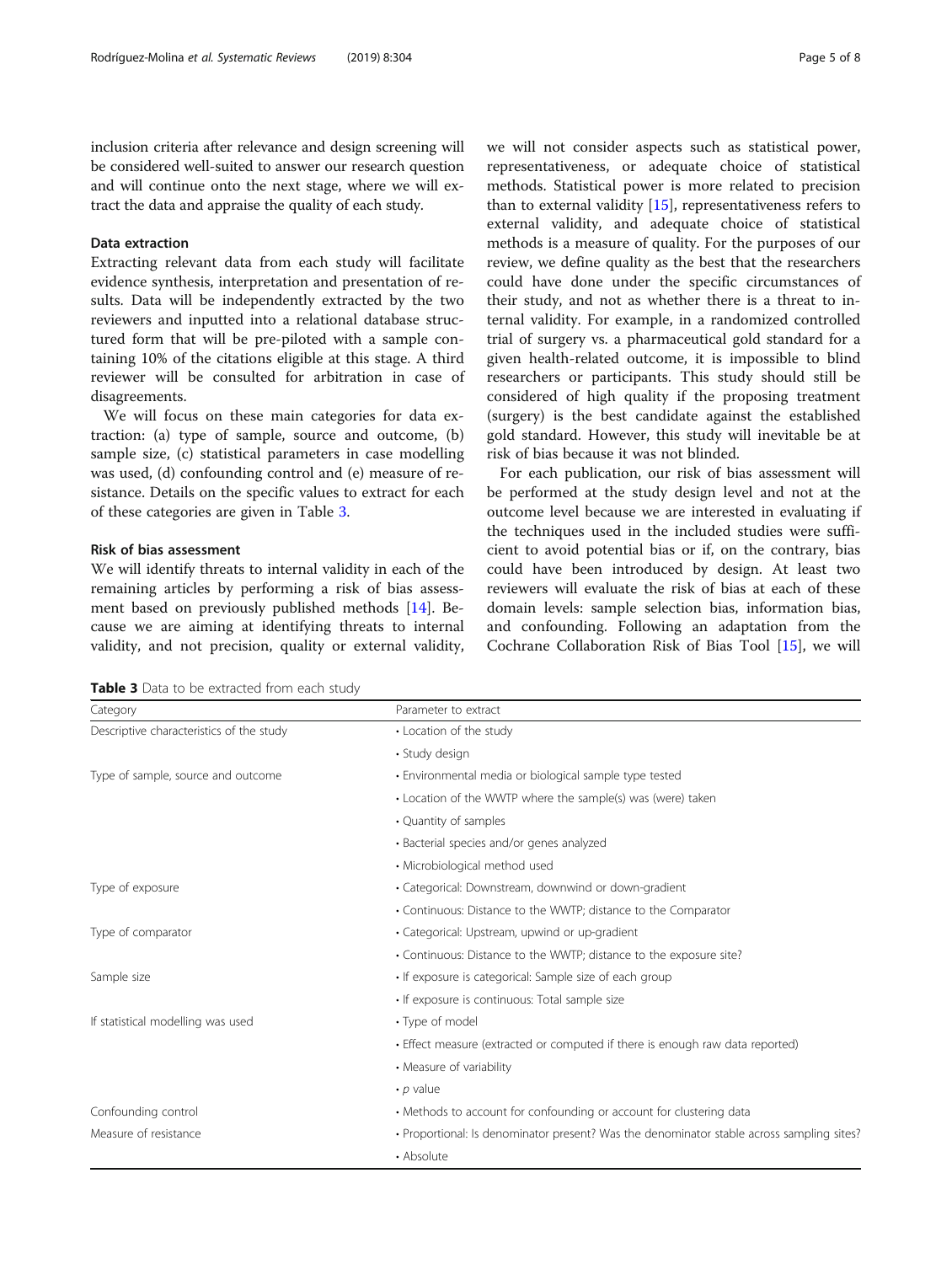classify risk of bias to each domain as low, high or unclear. Further, we will determine the overall risk of bias for each study as follows: if there is a low risk of bias in all domains, the overall risk of bias will be low. If the risk of bias is unclear in at least one of the three domains, the overall risk of bias will be classified as unclear. Similarly, if the risk of bias for one or more domains is high, the overall risk of bias will be considered high. An overall low risk of bias means that plausible bias is not likely to change results, while an overall high risk of bias means that plausible bias may risk confidence in results. When the overall risk of bias is unclear, it is accepted that there are some doubts about the results.

Assessing risk of bias in each domain follows answering a specific question yes/no for each domain when judging different study aspects or methodologies with specific criteria. Criteria for the judgement of "yes" translate into low risk of bias, and vice versa with criteria for the judgement of "no". Criteria will be judged as "unclear" if there is not enough information to reach a yes/ no answer. The specific question to be answered at each domain level along with criteria for the judgement of yes, no or unclear is shown in Table [4](#page-6-0).

The risk of bias assessment procedure will be pretested using a random sample of 10 % of the retrieved articles until this point. The main aim of the pre-test is to make sure that there are no misunderstandings from the reviewers regarding the risk of bias assessment criteria or the relational databases used to track this stage.

#### Evidence synthesis

We will report our results narratively and in tabular form, presenting the information extracted from each of the articles included in our review and our risk of bias assessment. We will provide descriptive characteristics of each of the studies (year, country, WWTP characteristics if available, type of sample collected) and of their outcomes (examined bacteria or genes, relevant comparison methods, relevant findings including effect measures), as well as our judgement for the risk of bias assessment and the reason(s) for that given judgement. If there is an enough number of high-quality studies with a relatively low level of heterogeneity among effect measures, we will pool findings into a fixed-effects or random-effects meta-analysis and report these results using forest and funnel plots.

#### **Discussion**

In this protocol, we have described our planned methodology to conduct a rigorous revision and synthesis of the published literature regarding the prevalence or concentration of antibiotic-resistant enterobacteria and resistance genes in air and water samples around WWTPs. Our pre-specified criteria for searching the literature, screening relevant articles, assessing risk of bias and extracting and presenting findings will guide us through all of the steps of our review and help us avoid introducing bias a posteriori.

We can however anticipate some *a priori* sources of bias for our review. Some studies only appear in conference proceedings and do not reach a journal publication stage. Excluding conference proceedings puts our review at risk of containing publication bias. However, conference proceedings usually show only a short abstract of each study, which does not allow proper screening or assessment, making these procedures time-consuming and often leading to fruitless results [\[10](#page-7-0)]. Further, hand-searching of journals, conference proceedings and the use of web search engines (e.g. Google scholar) is laborious, time-consuming, and seldom improve the quality of systematic reviews [\[9\]](#page-7-0). We expect our methods to ensure reproducibility while maintaining appropriate levels of sensitivity and specificity. Another foreseeable source of bias comes from our language restriction, which may introduce bias and lower precision. However, previous meta-analyses on the impact of language bias in systematic reviews and meta-analyses of controlled trials have found that excluding trials published in languages other than English has a little effect on summary treatment effect estimates [\[16](#page-7-0), [17](#page-7-0)]. Therefore, by including English and other Indo-European languages as a criterion for inclusion, we minimize introducing language bias. Another strength of our methods is that, in order to ensure a transparent and complete reporting, we will follow the Preferred Reporting Items for Systematic Reviews and Meta-Analysis (PRISMA) [[18](#page-7-0)]. A complete PRISMA checklist for this protocol can be found in the Additional file [1.](#page-7-0)

To our knowledge, there are at least two previously published systematic reviews with similar questions to ours [[6,](#page-7-0) [7\]](#page-7-0). These highly informative works present a high level of study heterogeneity that prevented pooling results. We believe that our systematic review will give an update and will allow to draw more precise results focusing only on antibiotic-resistant enterobacteria and resistance genes in air and water samples around WWTPs. Further, we aim at widening our search of this more specific research question by using a different set of databases, including EMBASE, the Cochrane database, Web of Science and its sub-databases, thus providing a broader understanding of the research question focused on antibiotic-resistant enterobacteria and resistance genes in air and water samples around WWTPs.

Although our planned systematic review is in the field of environmental sciences, it is highly related to healthrelated outcomes. Antibiotic-resistant enterobacteria and resistance genes found in environmental samples around WWTPs may pose a risk to the health status and wellbeing of WWTP workers and nearby residents. Quantifying the prevalence or concentration of antibiotic-resistant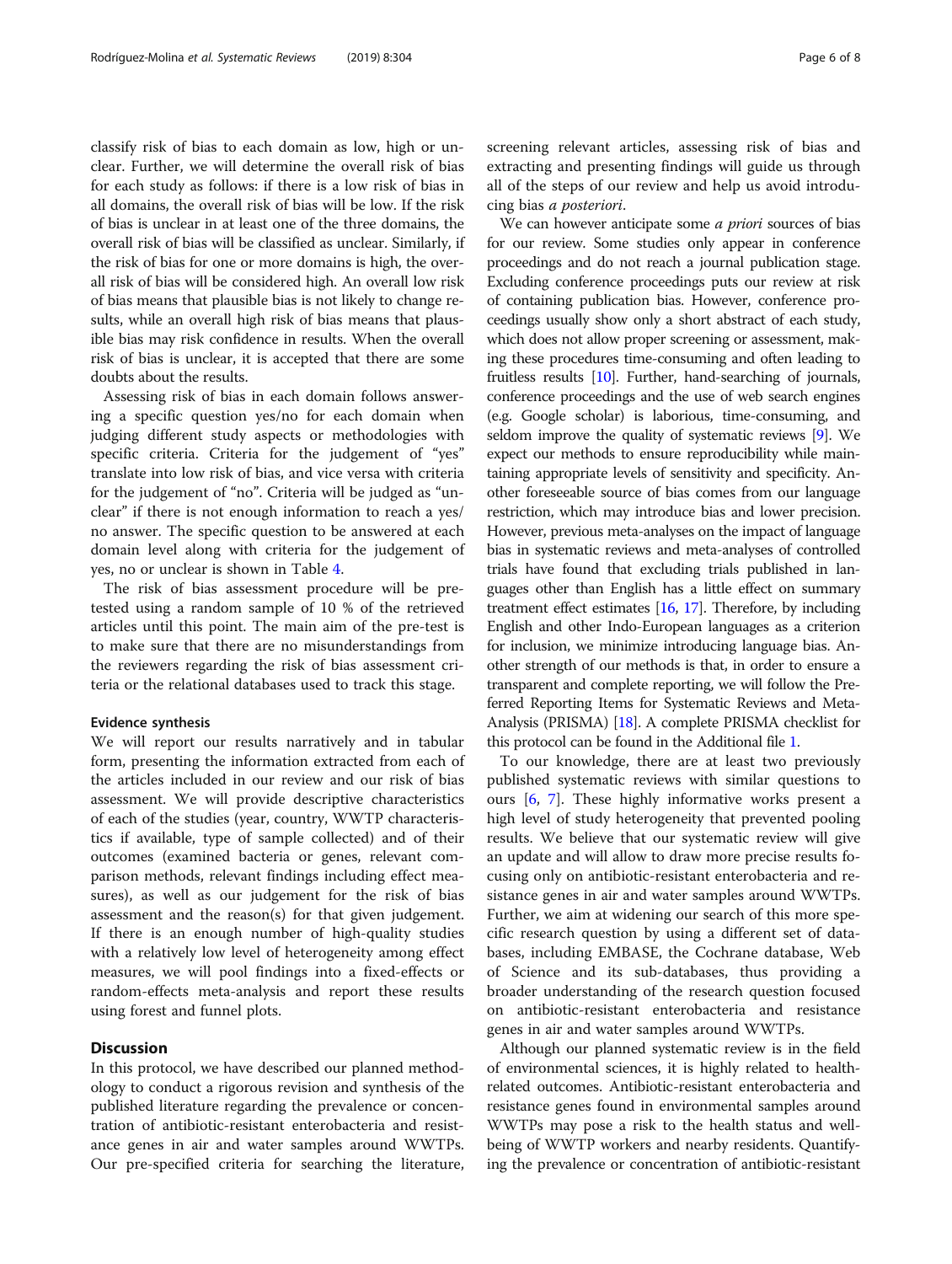#### <span id="page-6-0"></span>Table 4 Risk of bias assessment

| Bias domain              | Assessment question                                                                                                                                                                                                                                                                                                             | Criteria                                                                                                                                                                                                                                                                                                                                                                                                                                                                                                                                                                  |
|--------------------------|---------------------------------------------------------------------------------------------------------------------------------------------------------------------------------------------------------------------------------------------------------------------------------------------------------------------------------|---------------------------------------------------------------------------------------------------------------------------------------------------------------------------------------------------------------------------------------------------------------------------------------------------------------------------------------------------------------------------------------------------------------------------------------------------------------------------------------------------------------------------------------------------------------------------|
| Sample selection bias    | Were sample locations and sampling methods<br>implemented such that sampling did not<br>introduce systematic differences depending<br>on the value of the exposure variable for each<br>sample (in the case of continuous exposure<br>data) or between the comparison groups<br>(in the case of categorical exposure measures)? | 1. Criteria for the judgement of "Yes":<br>• Method for determining the sampling locations<br>is identical independent of exposure status<br>(i.e. distance or direction from source);<br>• Restriction of sampling locations is applied in the<br>same way regardless of exposure status<br>(e.g. sampling sites are all agricultural fields with<br>a similar type and level of historical use);<br>• Time between sampling at all sites is sufficiently<br>close so as to render the outcomes measured at<br>these sites comparable for the sample type<br>in question |
|                          |                                                                                                                                                                                                                                                                                                                                 | 2. Criteria for the judgement of "No":<br>· Sampling locations are selected differently;<br>• Restriction of sample locations is applied differently<br>depending on exposure status                                                                                                                                                                                                                                                                                                                                                                                      |
|                          |                                                                                                                                                                                                                                                                                                                                 | 3. Risk of bias will be considered "unclear" if there<br>is not enough information to judge sample selection<br>bias criteria as either "yes" or "no", e.g. if methods<br>for determining sampling locations are not<br>described in enough detail                                                                                                                                                                                                                                                                                                                        |
| Information bias         | "Were outcome ascertainment methods<br>(i.e. methods of gene or bacterial<br>measurement) conducted in a way that<br>ensures the same accuracy regardless of<br>distance or direction from the source(s)?"                                                                                                                      | 1. Criteria for the judgement of "Yes":<br>· Identical microbiological methods applied to all<br>samples;<br>• Controlling for laboratory factors, if these are<br>different (e.g. which laboratory, technician, testing<br>date, instrument used);<br>· Blinding laboratory staff to exposure status                                                                                                                                                                                                                                                                     |
|                          |                                                                                                                                                                                                                                                                                                                                 | 2. Criteria for the judgement of "No":<br>• Application of different methods depending on<br>comparison group;<br>• No adjustment strategy for different laboratory<br>methods                                                                                                                                                                                                                                                                                                                                                                                            |
|                          |                                                                                                                                                                                                                                                                                                                                 | 3. Risk of bias will be considered "unclear" if there<br>is not enough information to judge information<br>bias criteria as either "yes" or "no", e.g. if methods<br>for analyses are not explained sufficiently to reach<br>a judgement                                                                                                                                                                                                                                                                                                                                  |
| Confounding <sup>a</sup> | "Were adequate methods to control for potential<br>confounding employed?"                                                                                                                                                                                                                                                       | 1. Criteria for the judgement of "Yes":<br>• Restriction of the sample population;<br>· Analytical confounding control (e.g. stratification,<br>regression adjustment)                                                                                                                                                                                                                                                                                                                                                                                                    |
|                          |                                                                                                                                                                                                                                                                                                                                 | 2. Criteria for the judgement of "No":<br>• Lack of any confounding control despite<br>confounding being likely;<br>· Inappropriate method of confounding control used;<br>• Controlling for confounding is correctly applied<br>for some potential confounders, but not for all                                                                                                                                                                                                                                                                                          |
|                          |                                                                                                                                                                                                                                                                                                                                 | 3. Risk of bias will be considered "unclear" if there<br>is not enough information to judge information bias<br>criteria as either "yes" or "no", e.g. if methods to<br>control for confounding are mentioned but the<br>implementation is not explained sufficiently at length<br>to reach a judgement                                                                                                                                                                                                                                                                   |

<sup>a</sup>Some potential confounders for measuring antibiotic resistant bacteria and genes in environmental samples such as air and water samples include varying bacterial population size across sampling locations, environmental media composition (e.g. water salinity), recent precipitation and other weather events, sample composition and other sources of antibiotics or antibiotic resistance factors [\[18\]](#page-7-0)

bacteria and genes in anthropogenic sources will improve our understanding of the magnitude of the risk to which humans are exposed. In addition, our study results will provide guidance and support for planning future studies and in the end to establish further requirements for the usage of antimicrobial drugs, and for the treatment of wastewater polluted with antibiotic-resistant bacteria and resistance genes.